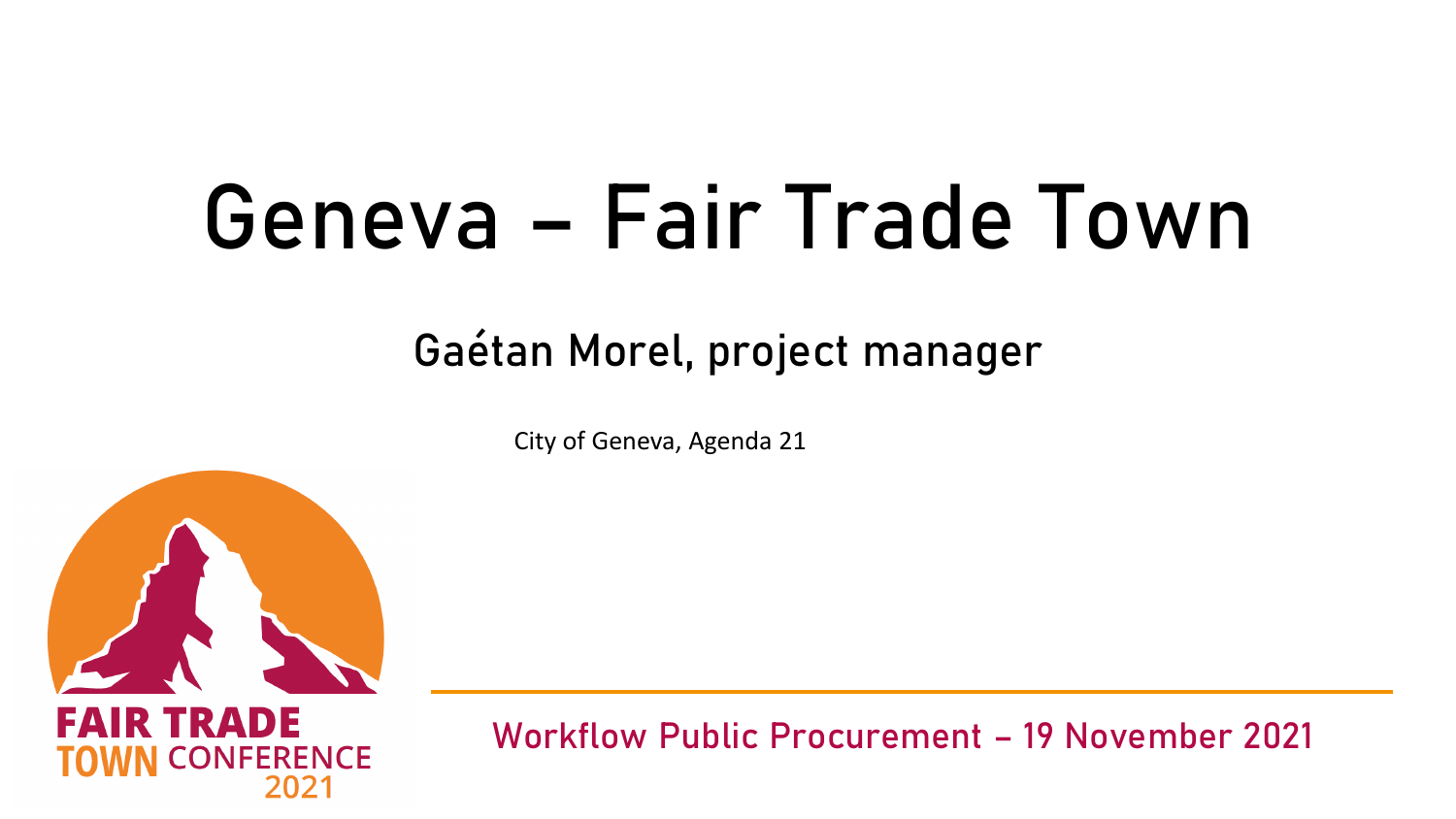**Sustainable public procurement**

- ➔ **Didecated service with specific rules** (centralized procurement, with the international legal framework and requirements)
- ➔ **"Gré à gré" (over-the-counter) and non centralised procurements** (with more flexibility)

Sustainable ? (What do we take in consideration)

- ❑ Lifetime of the objects (longest one)
- $\Box$  Repairability
- ❑ Ecological and certified materials
- $\Box$  Good social conditions of production / fair trade



FAIR TRADE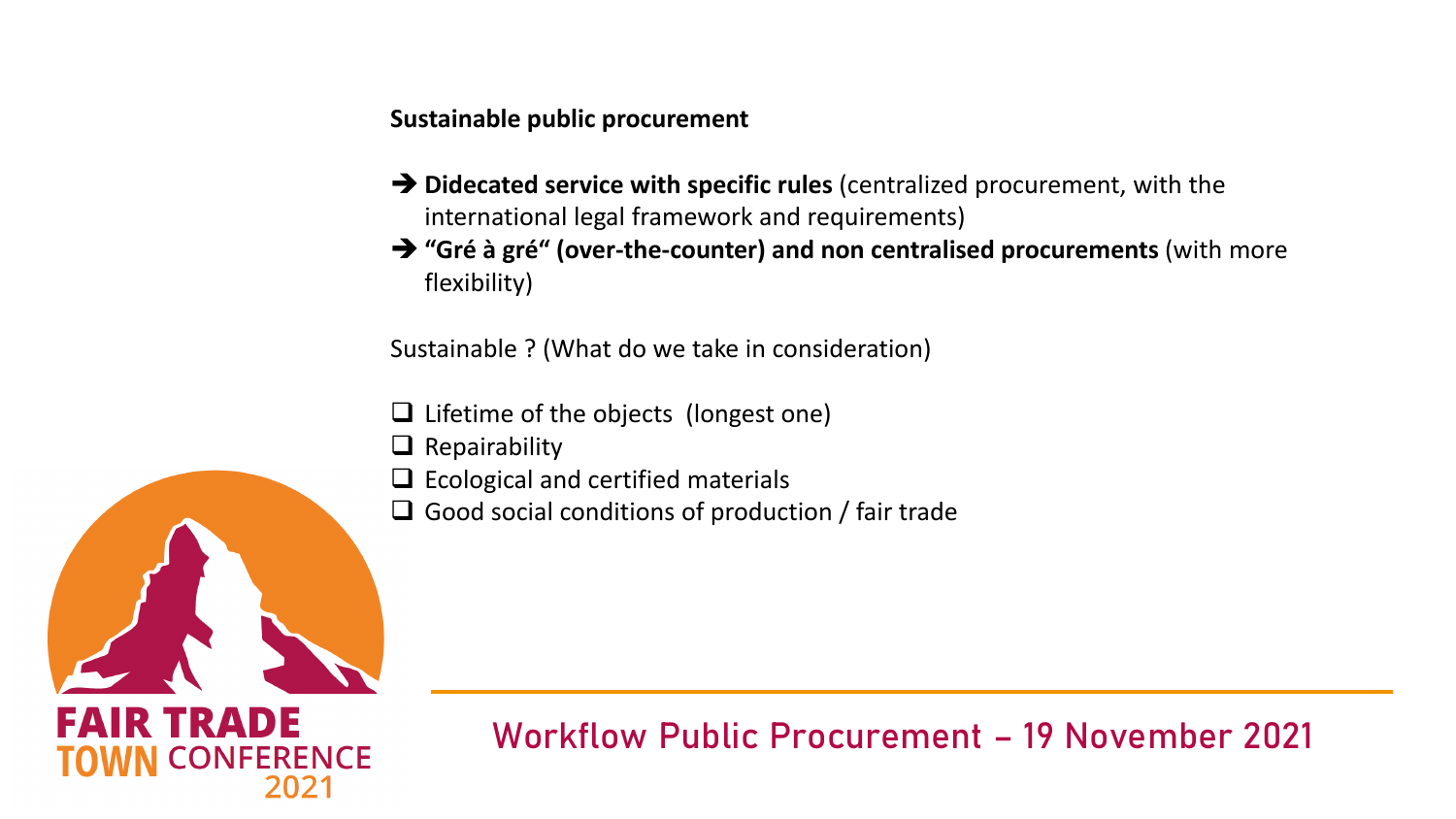**Fairtrade procurements (as one aspect of sustainability)**

Fair Trade Town membership and campaign: started in 2019 with signature of the "Administrative council" (city government) and leaded by Agenda 21

Three main goals for intern practices:

- 1. Fair food procurements in schools and childhoods (1,6 million meals / year)
- 2. Fair decentralised procurements inside the services / staff: mainly coffee (bio as well)
- 3. Use of labellised / certificated fair Trade products for the textiles procurements (like professional clothes)

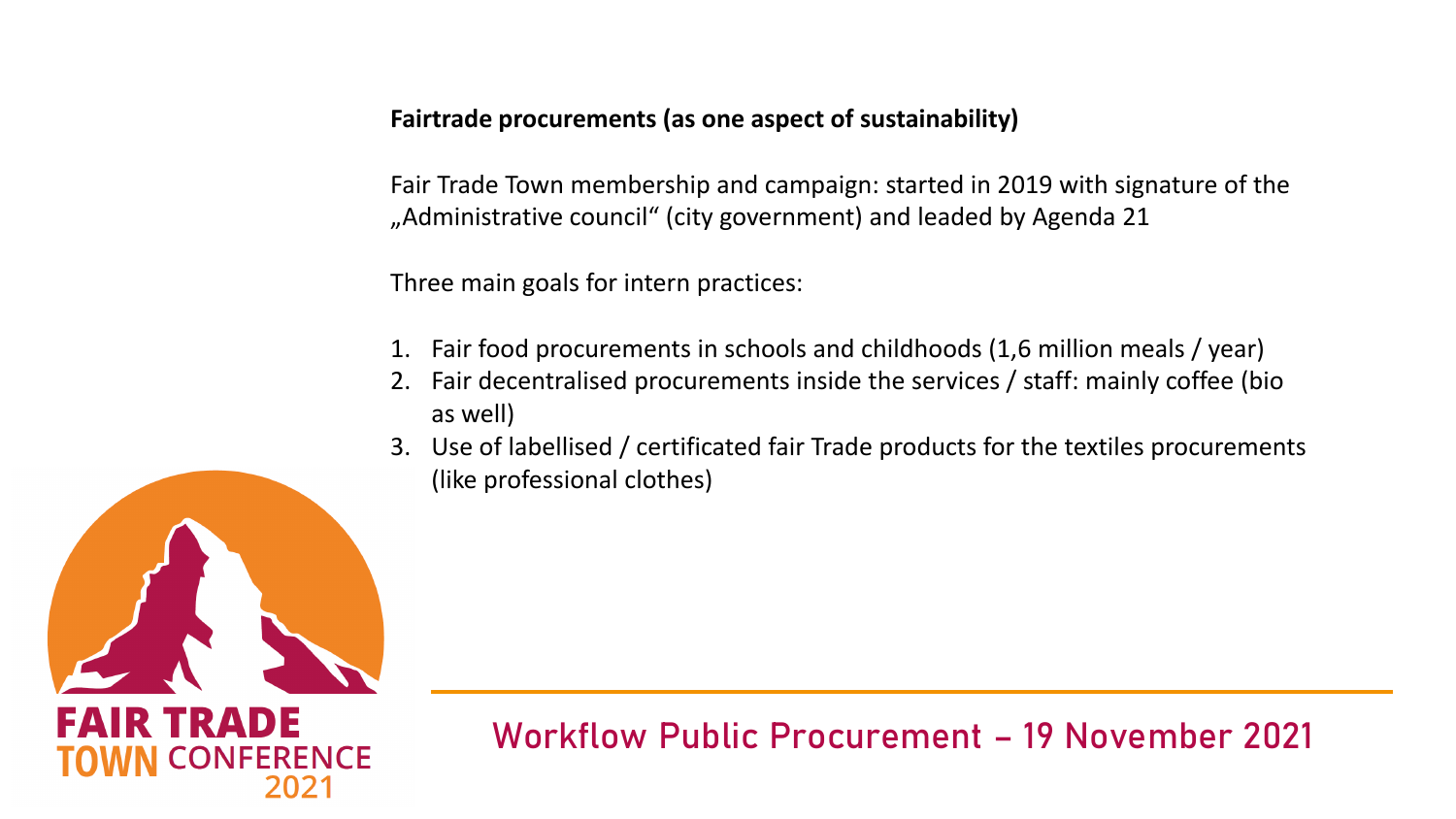**1. Fair food procurements in schools and childhoods**

One criteria and goal of the new "**Sustainable food charter**", just accepted by the adminstraitve council two weeks ago:

100% of the "exotic" products served in the restaurants must have a fairtrade label or certification (rice, bananas, orange juice), considering that local / swiss origin is preferred.

- ✓ *For the moment, it's still an objective and not a systematic reality*
- ✓ *Fair remunerations are also valid for local products such as milk,… (not only a north-south problematic, but also north-north)*



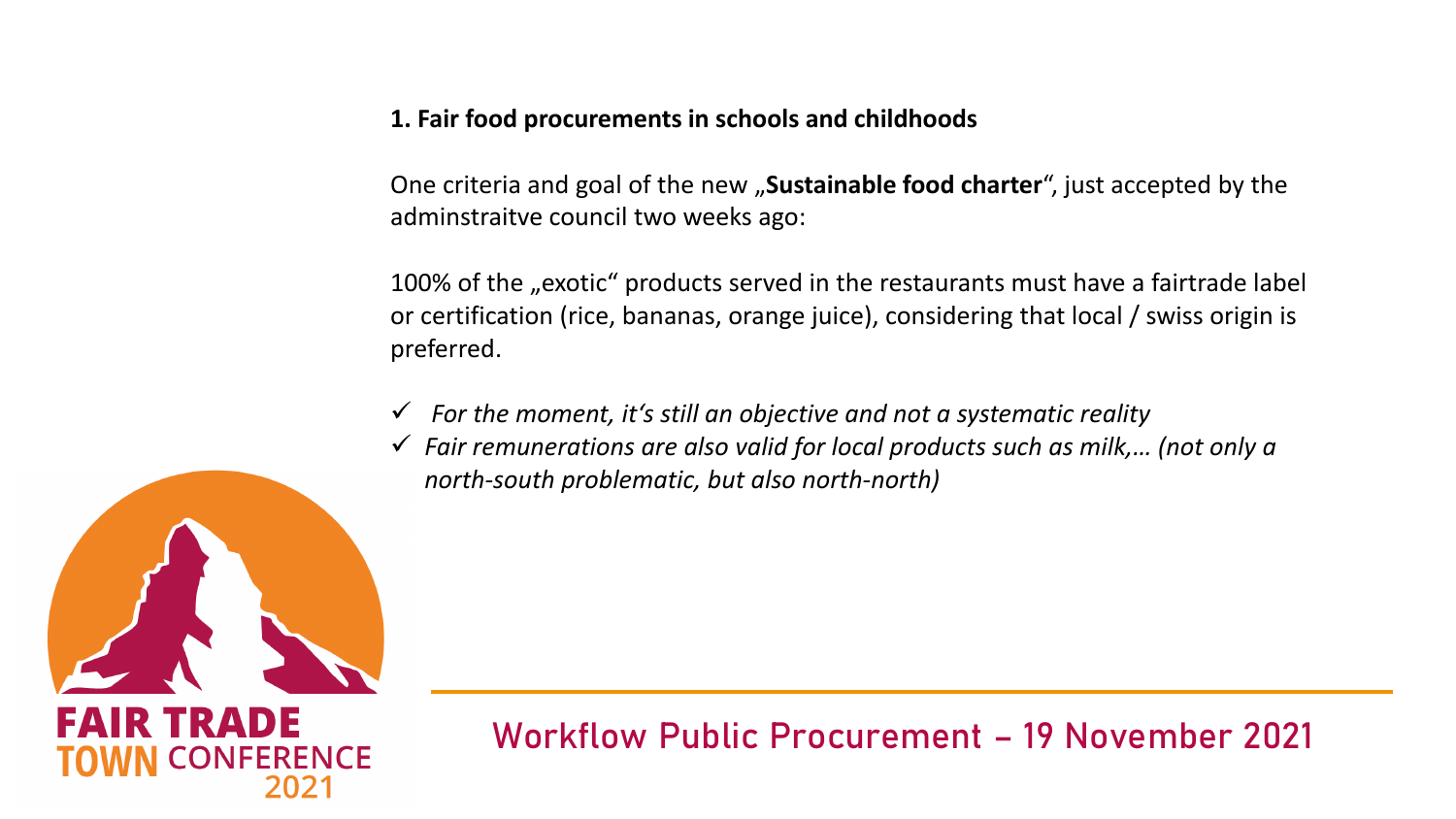#### **2. Fair decentralised procurements inside the services / staff: (coffee)**

Each service / department is responsible for its own procurement for coffee or tee. Generally = contracts with Nespresso.

Now, we try to convince tu use beans coffee, fairtrade and biological:

- Testing day
- Informations about the providers and types of coffee
- Communicate the good reasons to prefer that coffee

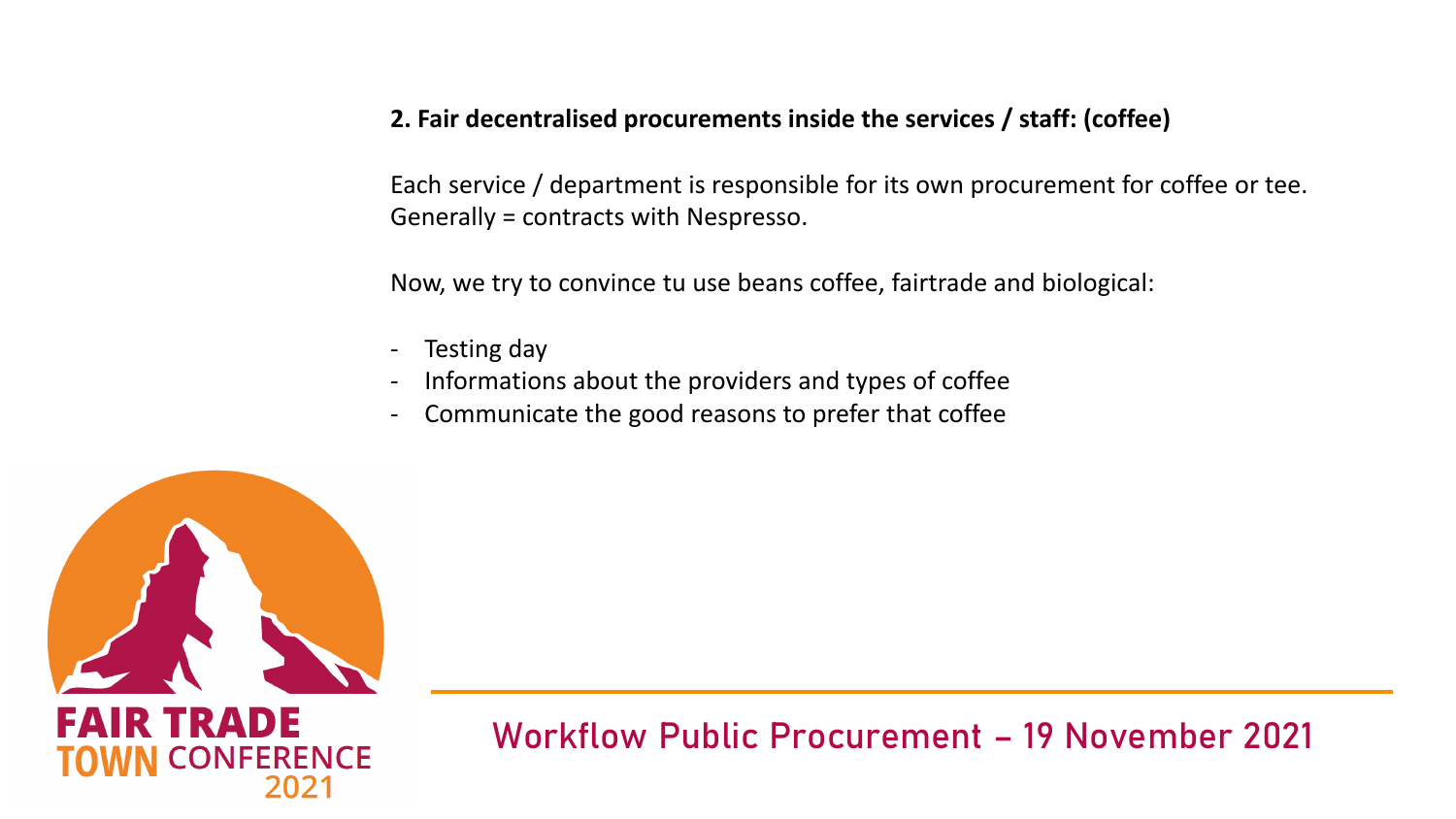#### **3. Use of labellised / certificated fair Trade products for the textiles procurements (dedicated service)**

Professional clothes Computers / phones Furniture

Tools:

- Fairwear foundation, others audits (BSCI), Flo-cert, Gots, B Corp
- International and national law /rules and security standards (ILO, SA standards)



FAIR TRADE

Warning: difference between fairtrade labels (Flo) and auditing (Fairwear stronger than BSCI for example)

Minimal / legal wages  $\Leftrightarrow$  living wages All other social and economical condition of production (health, worker's rights,…)